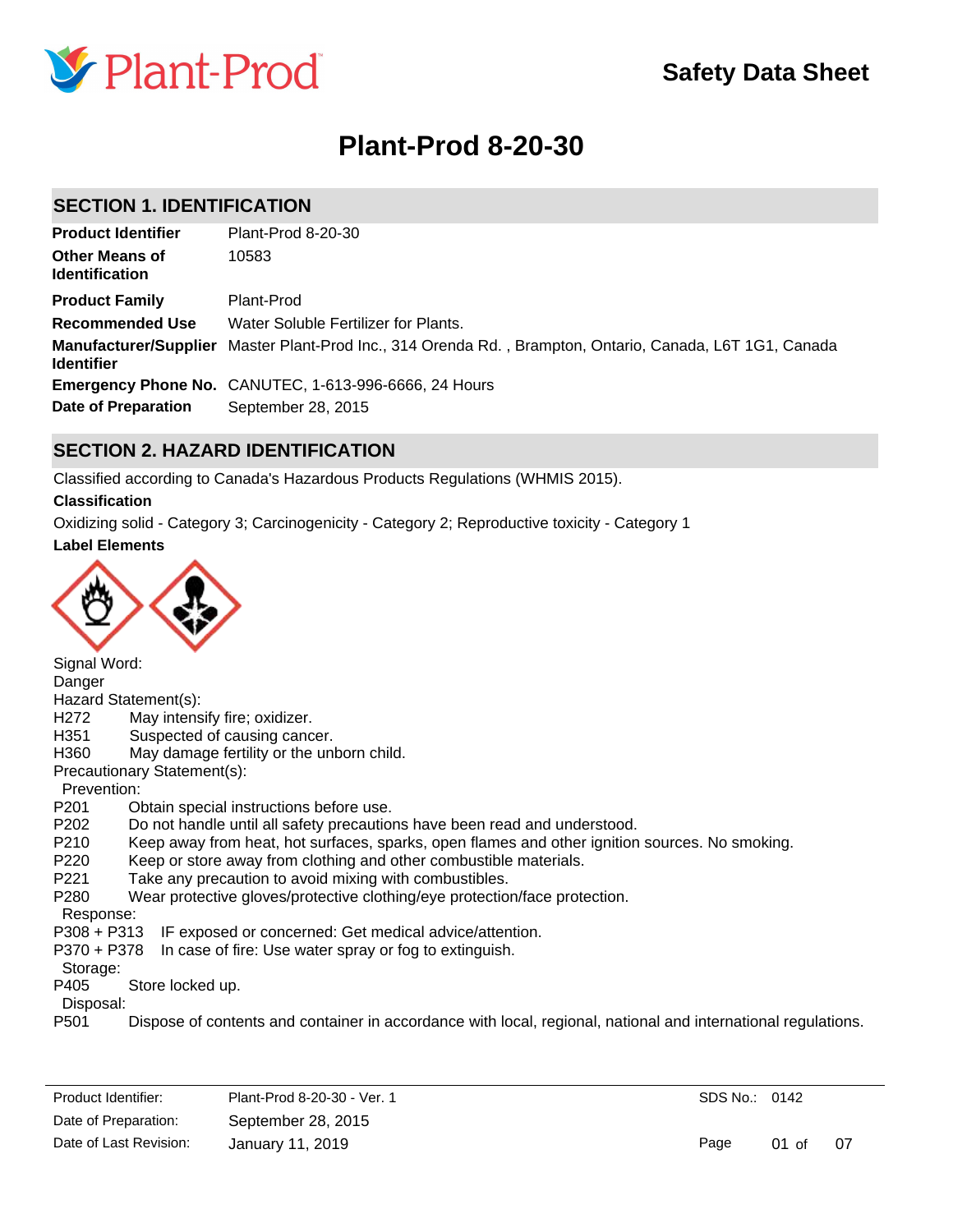# **SECTION 3. COMPOSITION/INFORMATION ON INGREDIENTS**

Mixture:

| <b>Chemical Name</b>                  | ∣CAS No.      | %      | <b>Other Identifiers Other Names</b> |  |
|---------------------------------------|---------------|--------|--------------------------------------|--|
| Potassium nitrate                     | 7757-79-1     | 56     |                                      |  |
| Boric acid                            | 10043-35-3    | < 0.15 |                                      |  |
| Nitrilotriacetic acid, trisodium salt | $ 5064-31-3 $ | < 0.2  |                                      |  |

# **SECTION 4. FIRST-AID MEASURES**

#### **First-aid Measures**

#### **Inhalation**

Move to fresh air. Get medical advice or attention if you feel unwell. If breathing has stopped, trained personnel should begin rescue breathing.

## **Skin Contact**

Take off contaminated clothing, shoes and leather goods (e.g. watchbands, belts). Immediately wash gently and thoroughly with lukewarm, gently flowing water and mild soap for 15-20 minutes. Get medical advice or attention if you feel unwell or are concerned.

#### **Eye Contact**

Immediately rinse the contaminated eye(s) with lukewarm, gently flowing water for 15-20 minutes, while holding the eyelid(s) open. Remove contact lenses, if present and easy to do. If eye irritation persists, get medical advice or attention.

#### **Ingestion**

For large amounts immediately call a Poison Centre or doctor. Get medical advice or attention if you feel unwell or are concerned.

### **Most Important Symptoms and Effects, Acute and Delayed**

May cause mild irritation.

### **Immediate Medical Attention and Special Treatment**

#### **Special Instructions**

See first aid information above. Note to Physicians: Provide general supportive measures and treat symptomatically.

## **Medical Conditions Aggravated by Exposure**

None known.

# **SECTION 5. FIRE-FIGHTING MEASURES**

#### **Extinguishing Media**

## **Suitable Extinguishing Media**

Use flooding quantities of water or other suitable extinguishing agent.

## **Unsuitable Extinguishing Media**

DO NOT use water jet.

## **Specific Hazards Arising from the Product**

Oxidizer. May intensify fire.

In a fire, the following hazardous materials may be generated: corrosive, flammable ammonia; corrosive, oxidizing nitrogen oxides; corrosive phosphorous oxides; potassium oxides; metal oxides.

## **Special Protective Equipment and Precautions for Fire-fighters**

Wear SCBA and full protective clothing. Oxidizer. Prevent contact with flammable and combustible materials. Fire-fighters may enter the area if positive pressure SCBA and full Bunker Gear is worn.

| Product Identifier:    | Plant-Prod 8-20-30 - Ver. 1 |
|------------------------|-----------------------------|
| Date of Preparation:   | September 28, 2015          |
| Date of Last Revision: | January 11, 2019            |

SDS No.: 0142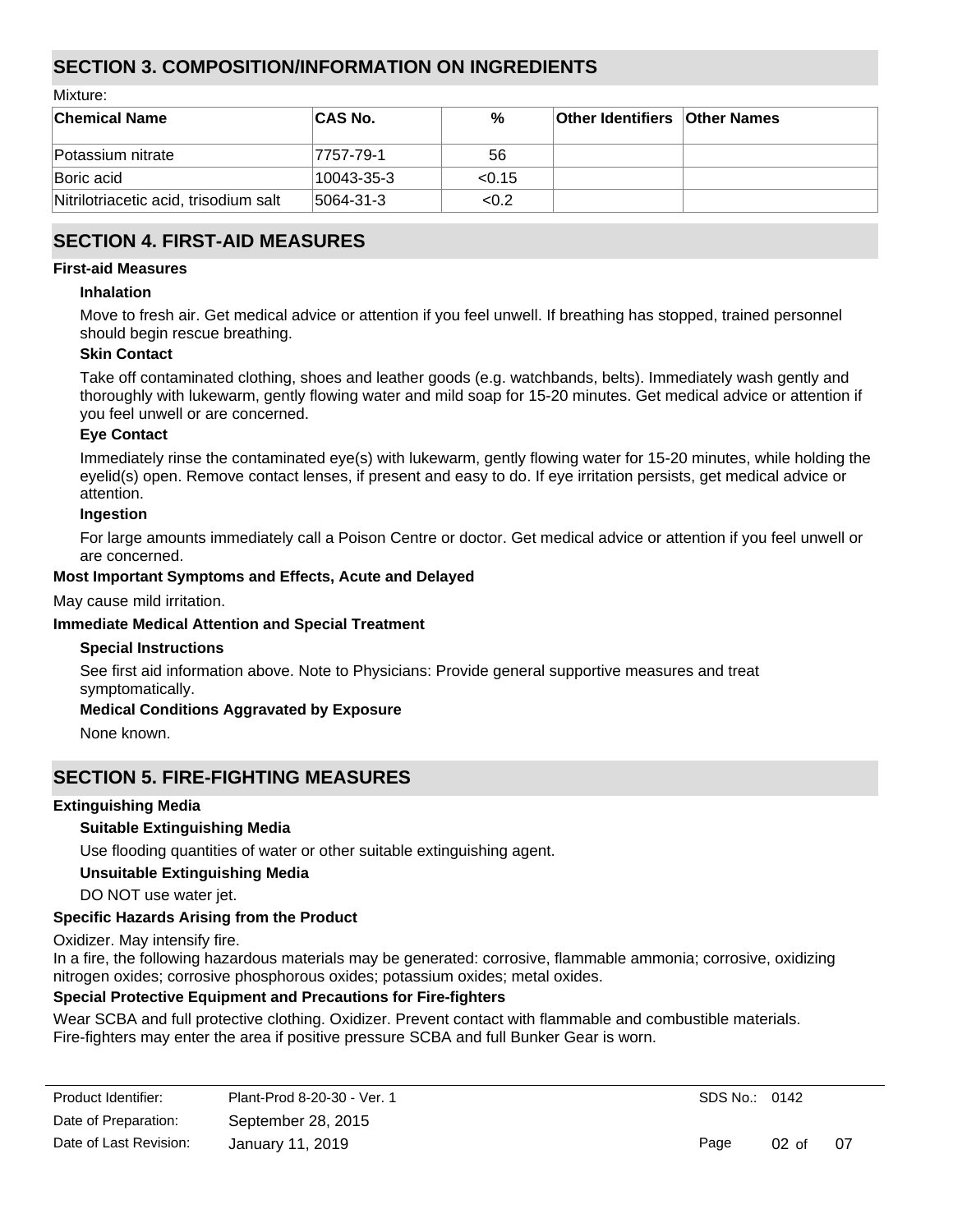# **SECTION 6. ACCIDENTAL RELEASE MEASURES**

### **Personal Precautions, Protective Equipment, and Emergency Procedures**

Remove or isolate incompatible materials as well as other hazardous materials. Eliminate all ignition sources. Use grounded, explosion-proof equipment. Use the personal protective equipment recommended in Section 8 of this safety data sheet. Ensure adequate ventilation. Avoid formation and inhalation of dust.

#### **Environmental Precautions**

Do not allow into any sewer, on the ground or into any waterway.

### **Methods and Materials for Containment and Cleaning Up**

Contain the spill. Avoid contact with combustibles, organics and ignition sources. Collect using shovel/scoop or approved HEPA vacuum and place in a suitable container for disposal. Review Section 13 (Disposal Considerations) of this safety data sheet.

# **SECTION 7. HANDLING AND STORAGE**

### **Precautions for Safe Handling**

Do not breathe in this product. Do not get in eyes, on skin or on clothing. Only use where there is adequate ventilation. Avoid exposure during pregnancy and while nursing. Avoid release to the environment. Prevent accidental contact with flammable and combustible materials.

#### **Conditions for Safe Storage**

Store in an area that is: cool, dry, well-ventilated. Keep out of reach of children. Store in a closed container. Keep separate from acids, alkalis, reducing agents and combustibles.

# **SECTION 8. EXPOSURE CONTROLS/PERSONAL PROTECTION**

#### **Control Parameters**

|                                       | <b>ACGIH TLV®</b>  |                  | <b>OSHA PEL</b>   |                | <b>AIHA WEEL</b> |            |
|---------------------------------------|--------------------|------------------|-------------------|----------------|------------------|------------|
| <b>Chemical Name</b>                  | <b>TWA</b>         | <b>STEL</b>      | TWA               | <b>Ceiling</b> | 8-hr TWA         | <b>TWA</b> |
| Potassium nitrate                     | $ 5 \text{ mg/m}3$ |                  |                   |                |                  |            |
| Boric acid                            | $2 \text{ mg/m}$   | $6 \text{ mg/m}$ |                   |                |                  |            |
| Nitrilotriacetic acid, trisodium salt |                    |                  | $15 \text{ mg/m}$ |                |                  |            |

#### **Appropriate Engineering Controls**

Use local exhaust ventilation and enclosure, if necessary, to control amount in the air. Provide eyewash and safety shower if contact or splash hazard exists.

#### **Individual Protection Measures**

#### **Eye/Face Protection**

When handling diluted product: wear chemical safety goggles. When handling dry concentrated product: wear protective safety glasses.

#### **Skin Protection**

Protect exposed skin using insulated gloves suitable for low temperatures, long sleeves, protective apron and trousers worn outside boots or over shoes.

#### **Respiratory Protection**

Use an appropriate NIOSH approved particulate respirator. Monitor dust levels within working area and ensure adequate ventilation.

# **SECTION 9. PHYSICAL AND CHEMICAL PROPERTIES**

|                        | <b>Basic Physical and Chemical Properties</b>   |               |          |     |  |  |  |  |  |
|------------------------|-------------------------------------------------|---------------|----------|-----|--|--|--|--|--|
| Appearance             | Blue fine pellets. Particle Size: Not available |               |          |     |  |  |  |  |  |
| <b>Odour</b>           |                                                 |               |          |     |  |  |  |  |  |
| <b>Odour Threshold</b> | Not applicable                                  |               |          |     |  |  |  |  |  |
| Product Identifier:    | Plant-Prod 8-20-30 - Ver. 1                     | SDS No.: 0142 |          |     |  |  |  |  |  |
| Date of Preparation:   | September 28, 2015                              |               |          |     |  |  |  |  |  |
| Date of Last Revision: | January 11, 2019                                | Page          | $03o$ of | -07 |  |  |  |  |  |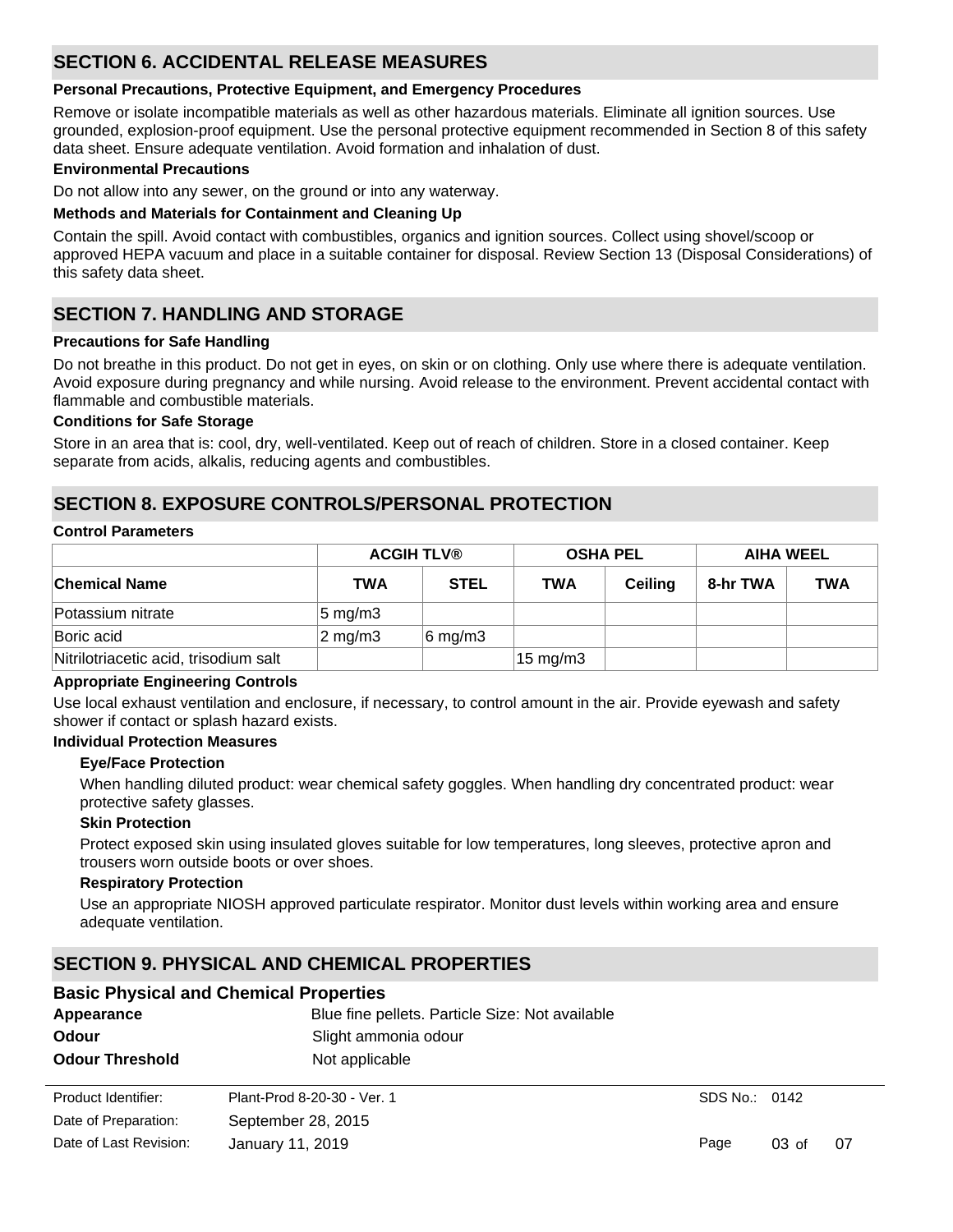| рH                                                           | Not available                                      |
|--------------------------------------------------------------|----------------------------------------------------|
| <b>Melting Point/Freezing Point</b>                          | Not available (melting); Not available (freezing)  |
| <b>Initial Boiling Point/Range</b>                           | Not applicable                                     |
| <b>Flash Point</b>                                           | Not applicable                                     |
| <b>Evaporation Rate</b>                                      | Not available                                      |
| Flammability (solid, gas)                                    | Will not burn.                                     |
| <b>Upper/Lower Flammability or</b><br><b>Explosive Limit</b> | Not available (upper); Not available (lower)       |
| <b>Vapour Pressure</b>                                       | Not available                                      |
| Vapour Density (air = 1)                                     | Not available                                      |
| <b>Relative Density (water = 1)</b>                          | Not available                                      |
| <b>Solubility</b>                                            | Not available in water                             |
| <b>Partition Coefficient,</b><br>n-Octanol/Water (Log Kow)   | Not available                                      |
| <b>Auto-ignition Temperature</b>                             | Not available                                      |
| <b>Decomposition Temperature</b>                             | Not available                                      |
| <b>Viscosity</b>                                             | Not available (kinematic); Not available (dynamic) |
| <b>Other Information</b>                                     |                                                    |
| <b>Physical State</b>                                        | Solid                                              |
| <b>Molecular Formula</b>                                     | Not applicable                                     |
| <b>Molecular Weight</b>                                      | Not available                                      |
| <b>Bulk Density</b>                                          | $0.90$ kg/L                                        |

# **SECTION 10. STABILITY AND REACTIVITY**

## **Reactivity**

Not reactive under normal conditions of use. May intensify fire.

### **Chemical Stability**

Normally stable.

#### **Possibility of Hazardous Reactions**

None expected under normal conditions of storage and use.

#### **Conditions to Avoid**

Heat. Water, moisture or humidity. Open flames, sparks, static discharge, heat and other ignition sources.

#### **Incompatible Materials**

Strong acids, strong alkaloids, oxidizers, organics.

# **Hazardous Decomposition Products**

Under normal conditions of storage and use, hazardous decomposition products should not be produced. In a fire, the following hazardous materials may be generated. Corrosive, oxidizing nitrogen oxides; corrosive phosphorous oxides; potassium oxides; metal oxides.

# **SECTION 11. TOXICOLOGICAL INFORMATION**

#### **Likely Routes of Exposure**

Inhalation; skin contact; eye contact; ingestion.

#### **Acute Toxicity**

| ∣Chemical Name    | <b>LC50</b> | LD50 (oral)      | LD50 (dermal) |
|-------------------|-------------|------------------|---------------|
| Potassium nitrate |             | 3750 mg/kg (rat) |               |

| Product Identifier:    | Plant-Prod 8-20-30 - Ver. 1 |
|------------------------|-----------------------------|
| Date of Preparation:   | September 28, 2015          |
| Date of Last Revision: | January 11, 2019            |

SDS No.: 0142

Page 04 of 07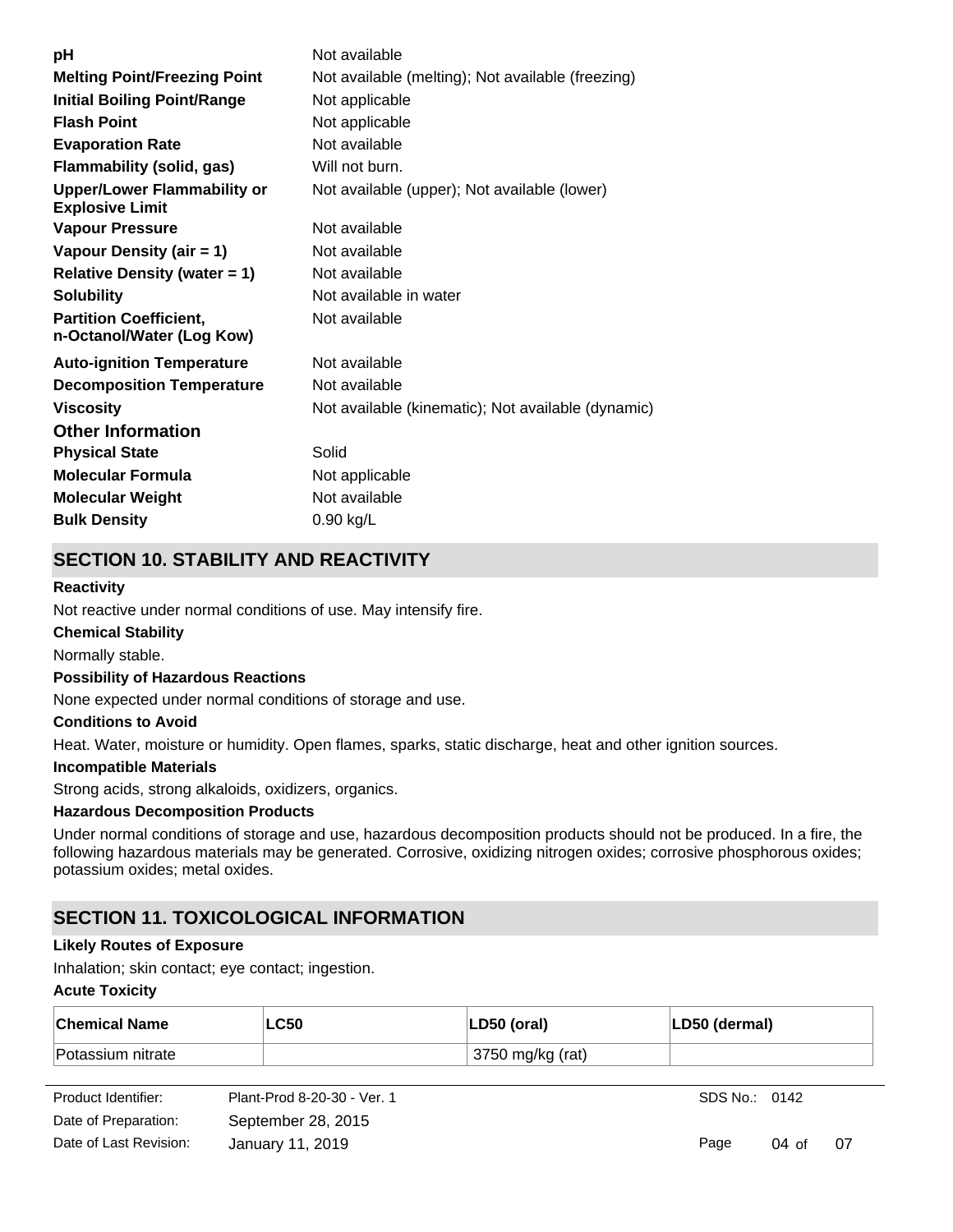| Boric acid                                      | 2660 mg/kg       |  |
|-------------------------------------------------|------------------|--|
| Nitrilotriacetic acid, trisodium<br><b>Salt</b> | 1740 mg/kg (rat) |  |

# **Skin Corrosion/Irritation**

Irritation could occur with prolonged exposure to dry fertilizer or fertilizer solution.

# **Serious Eye Damage/Irritation**

Irritation or burn could occur if fertilizer solution is splashed in eyes or dry product contacted.

# **STOT (Specific Target Organ Toxicity) - Single Exposure**

# **Inhalation**

Very low vapour activity. May cause nose and throat irritation, lung injury.

# **Skin Absorption**

Not absorbed through skin.

# **Ingestion**

If large amounts are swallowed symptoms may include nausea, vomiting, stomach cramps and diarrhea.

# **Aspiration Hazard**

No information was located.

# **Respiratory and/or Skin Sensitization**

Skin sensitizer.

## **Carcinogenicity**

| <b>Chemical Name</b>                                      | <b>IARC</b> | <b>ACGIH®</b>     | <b>NTP</b> | <b>OSHA</b>       |
|-----------------------------------------------------------|-------------|-------------------|------------|-------------------|
| Boric acid                                                |             | A4                |            |                   |
| Nitrilotriacetic acid, trisodium Group 2B<br>$\vert$ salt |             | <b>Not Listed</b> |            | <b>Not Listed</b> |

Nitrilotriacetic Acid (NTA) and its salts were determined to be "possibly carcinogenic to humans by IARC, a compound which "may reasonably be anticipated to be a carcinogen" by NTP and a "select carcinogen" by OSHA.

# **Reproductive Toxicity**

# **Development of Offspring**

Boric acid may cause birth defects, based on animal data.

## **Sexual Function and Fertility**

Boric acid may impair male fertility, based on animal data.

#### **Effects on or via Lactation**

No information was located.

## **Germ Cell Mutagenicity**

No information was located.

## **Interactive Effects**

No information was located.

# **SECTION 12. ECOLOGICAL INFORMATION**

#### **Ecotoxicity**

## **Acute Aquatic Toxicity**

| <b>Chemical Name</b> | LC50 Fish  | <b>IEC50 Crustacea</b>                               | <b>ErC50 Aquatic</b><br><b>Plants</b> | ErC50 Algae |
|----------------------|------------|------------------------------------------------------|---------------------------------------|-------------|
| Potassium nitrate    |            | 490 mg/L (Daphnia<br>magna (water flea);<br>24-hour) |                                       |             |
| Boric acid           | 11100 mg/L |                                                      |                                       |             |

**Product Identifier:** Date of Preparation: Date of Last Revision: January 11, 2019

Product Identifier: Plant-Prod 8-20-30 - Ver. 1 September 28, 2015

SDS No.: 0142

Page 05 of 07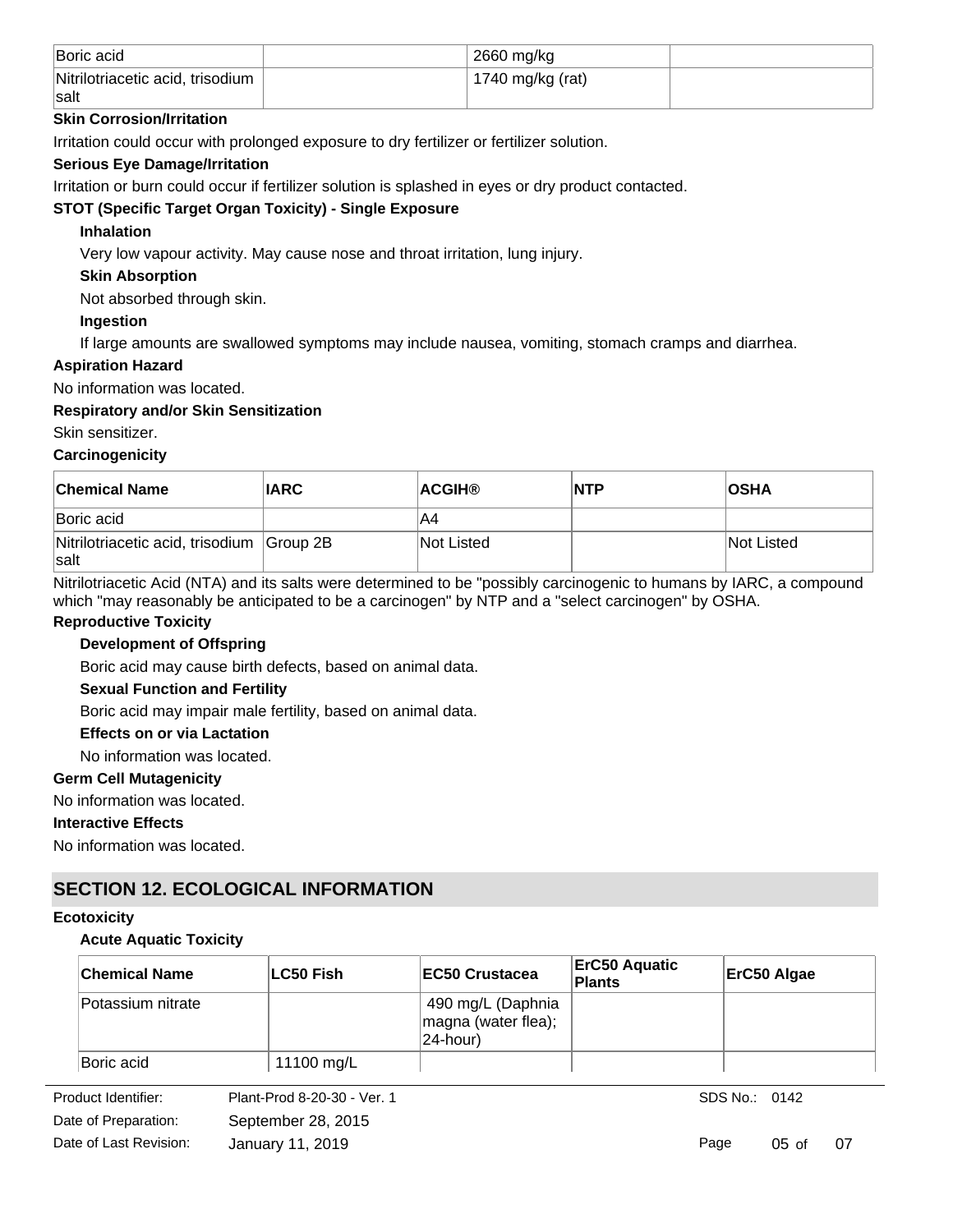| Cncorhynchus         |  |  |
|----------------------|--|--|
| mykiss (rainbow      |  |  |
| $ $ trout); 96-hour) |  |  |
| $\sim$               |  |  |

# **Chronic Aquatic Toxicity**

| <b>Chemical Name</b> | <b>NOEC Fish</b> | EC50 Fish | <b>NOEC Crustacea</b> | EC50 Crustacea                                           |
|----------------------|------------------|-----------|-----------------------|----------------------------------------------------------|
| Potassium nitrate    |                  |           |                       | 900 mg/L (Daphnia<br>magna (water flea);<br>$ 4.2$ days) |

# **Persistence and Degradability**

No information was located.

**Bioaccumulative Potential**

No information was located.

#### **Mobility in Soil**

No information was located.

#### **Other Adverse Effects**

There is no information available.

# **SECTION 13. DISPOSAL CONSIDERATIONS**

# **Disposal Methods**

Contact local environmental authorities for approved disposal or recycling methods in your jurisdiction.

# **SECTION 14. TRANSPORT INFORMATION**

| <b>Regulation</b> | UN No. | <b>Proper Shipping Name</b>      | <b>Transport Hazard</b><br>Class(es) | <b>Packing</b><br>Group |
|-------------------|--------|----------------------------------|--------------------------------------|-------------------------|
| Canadian TDG      | 1486   | <b>POTASSIUM NITRATE MIXTURE</b> | 5.1                                  | Ш                       |
| IUS DOT           | 1486   | POTASSIUM NITRATE MIXTURE        | 5.1                                  | Ш                       |

**Special Precautions** Not applicable

**Transport in Bulk According to Annex II of MARPOL 73/78 and the IBC Code**

Not applicable

# **SECTION 15. REGULATORY INFORMATION**

## **Safety, Health and Environmental Regulations**

# **Canada**

## **Domestic Substances List (DSL) / Non-Domestic Substances List (NDSL)**

All ingredients are listed on the DSL.

# **SECTION 16. OTHER INFORMATION**

| <b>SDS Prepared By</b>     | <b>MPPI Technical Department</b>                                                                                                                                                                                                                         |               |         |    |  |  |
|----------------------------|----------------------------------------------------------------------------------------------------------------------------------------------------------------------------------------------------------------------------------------------------------|---------------|---------|----|--|--|
| Phone No.                  | 905-793-8000                                                                                                                                                                                                                                             |               |         |    |  |  |
| <b>Date of Preparation</b> | September 28, 2015                                                                                                                                                                                                                                       |               |         |    |  |  |
| Date of Last Revision      | January 11, 2019                                                                                                                                                                                                                                         |               |         |    |  |  |
| <b>Revision Indicators</b> | The following SDS content was changed on October 15, 2015:<br>SECTION 12. ECOLOGICAL INFORMATION; Acute Aquatic Toxicity.<br>The following SDS content was changed on October 15, 2015:<br>SECTION 12. ECOLOGICAL INFORMATION; Chronic Aquatic Toxicity. |               |         |    |  |  |
| Product Identifier:        | Plant-Prod 8-20-30 - Ver. 1                                                                                                                                                                                                                              | SDS No.: 0142 |         |    |  |  |
| Date of Preparation:       | September 28, 2015                                                                                                                                                                                                                                       |               |         |    |  |  |
| Date of Last Revision:     | January 11, 2019                                                                                                                                                                                                                                         | Page          | $06$ of | 07 |  |  |